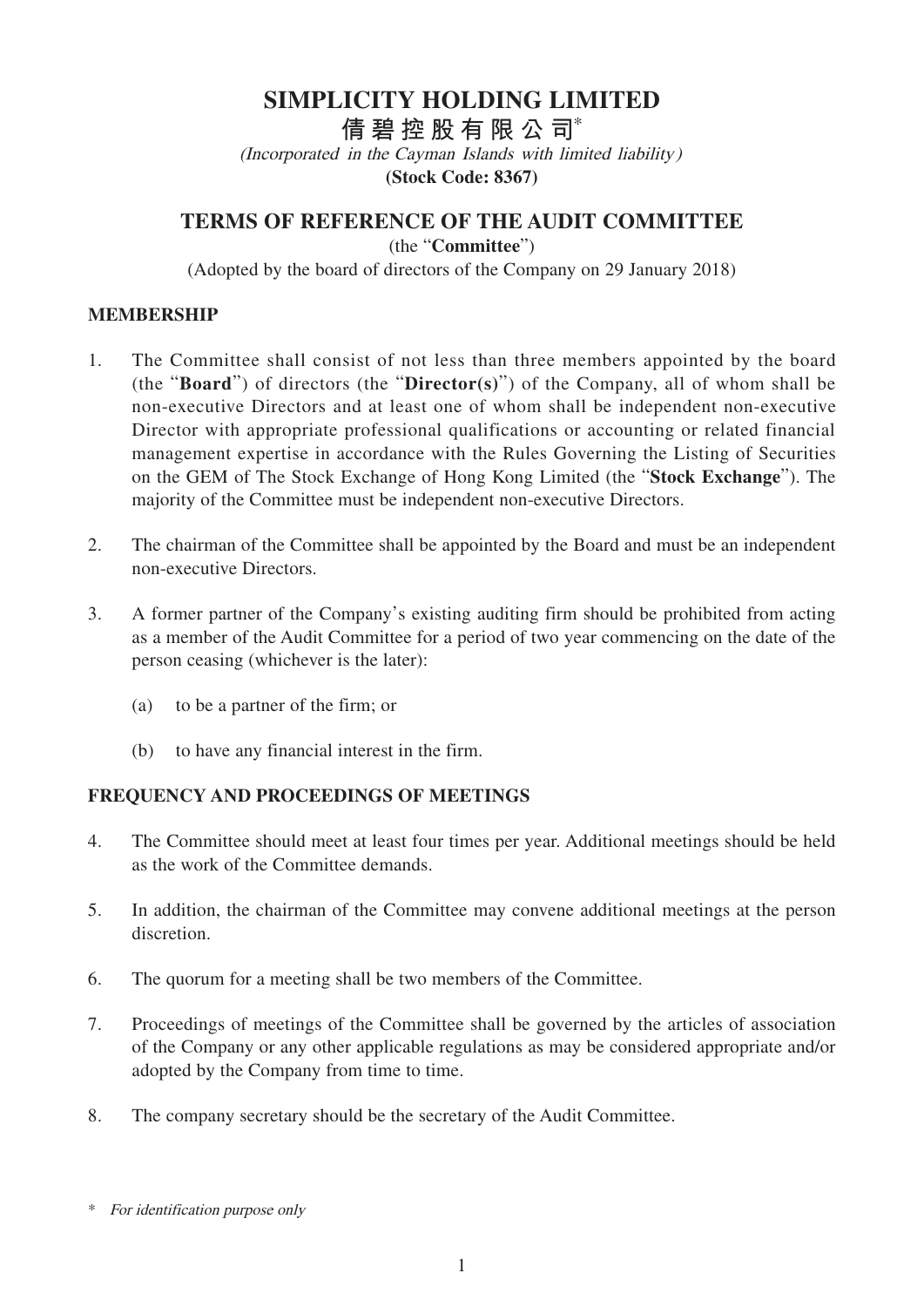## **AUTHORITY**

- 9. The Committee is granted the authority to investigate any activity within its terms of reference and all employees are directed to cooperate with the Committee. The Committee is authorised by the Board to obtain outside legal or other independent professional advice and to invite the attendance of outsiders with relevant experience and expertise if it considers this necessary.
- 10. The Committee shall report to the Board any suspected frauds and irregularities, failures of internal control or suspected infringements of laws, rules and regulations which come to its attention and are of sufficient importance to warrant the attention of the Board.
- 11. Where the Board disagrees with the Committee's view on the selection, appointment, resignation or dismissal of the external auditor, the Committee will arrange for the Corporate Governance Report in the Annual Report of the Company to include an explanation of the Committee's view and the reasons why the Board has taken a different view.
- 12. The Committee is to be provided with sufficient resources to discharge its duties.

## **RESPONSIBILITY**

- 13. The Committee is to serve as a focal point for communication between other Directors, the external auditor and the internal auditor as regards their duties relating to financial and other reporting, risk management, internal controls, external and internal audits and such other matters as the Board determines from time to time.
- 14. The Committee is to assist the Board in fulfilling its responsibilities by providing an independent review and supervision of financial reporting of the Company and its subsidiaries (the "**Group**"), unless expressly addressed by a separate board risk committee, or by the Board itself, and also a review of risk management and internal control systems of the Group, by satisfying themselves as to the effectiveness of the risk management and internal controls, and as to the adequacy of the external and internal audits.

#### **DUTIES, POWERS AND FUNCTIONS**

- 15. The Committee is to:
	- (a) be responsible for making recommendation to the Board on the appointment, reappointment and removal of the external auditor, and to approve the remuneration and terms of engagement of the external auditor, and any questions of resignation or dismissal of that auditor;
	- (b) review with the Group's management, external auditor and internal auditor, the adequacy of the Group's policies and systems regarding risk management and internal controls (including financial, operational and compliance controls) and any statement by the Directors to be included in the annual accounts prior to endorsement by the Board;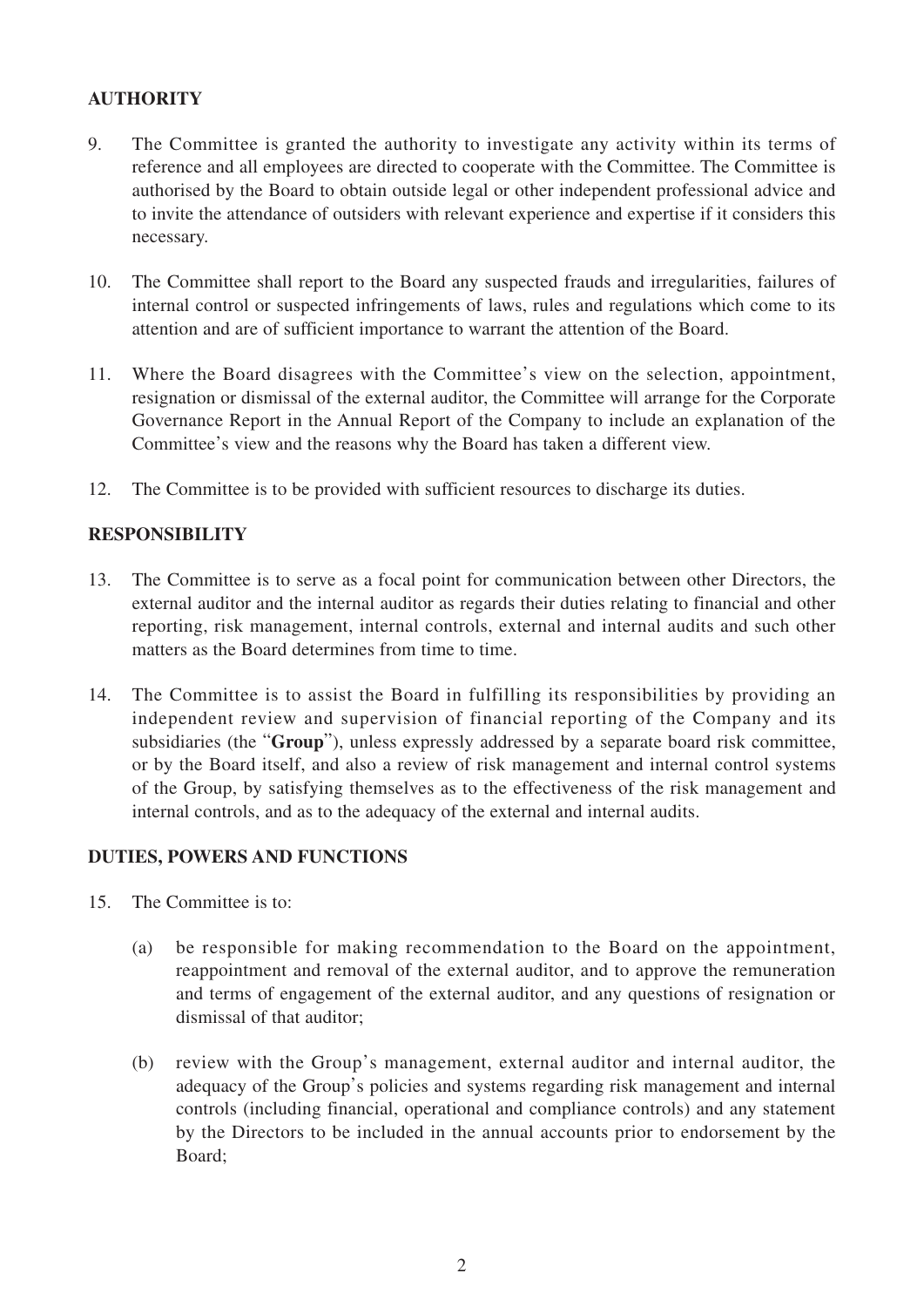- (c) review the financial reporting principles and practices applied by the Group in preparing its financial statements;
- (d) before audit commencement, review external auditor's independence, objectivity, effectiveness of the audit process and the scope of the external audit, including the engagement letter. The Committee should understand the factors considered by the external auditor in determining their audit scope. The external audit fees are to be negotiated by management, and presented to the Committee for review and approval annually;
- (e) monitor integrity of the Group's financial statements and the annual, quarterly and interim financial reports, and review significant financial reporting judgements contained in them prior to approval by the Board, with particular focus on:
	- (i) any changes in accounting policies and practices;
	- (ii) major judgmental areas;
	- (iii) significant adjustments resulting from the audit;
	- (iv) the going concern assumption and any qualifications;
	- (v) compliance with accounting standards; and
	- (vi) compliance with the listing requirements of the Stock Exchange and legal requirements;
- (f) with regard to (e) above:–
	- (i) members of the Committee must liaise with the Board and senior management, and the Committee must meet, regularly, with the external auditor; and
	- (ii) the Committee should consider any significant or unusual items that are, or may need to be, reflected in such reports and accounts and must give due consideration to any matters that have been raised by the staff responsible for the accounting and financial reporting function, compliance officer or auditor;
- (g) review the draft representation letter prior to approval by the Board;
- (h) evaluate the cooperation received by the external auditor, including their access to all requested records, data and information; obtain the comments of management regarding the responsiveness of the external auditor to the Group's needs; inquire of the external auditor as to whether there have been any disagreements with management which if not satisfactorily resolved would result in the issue of a qualified report on the Group's financial statements;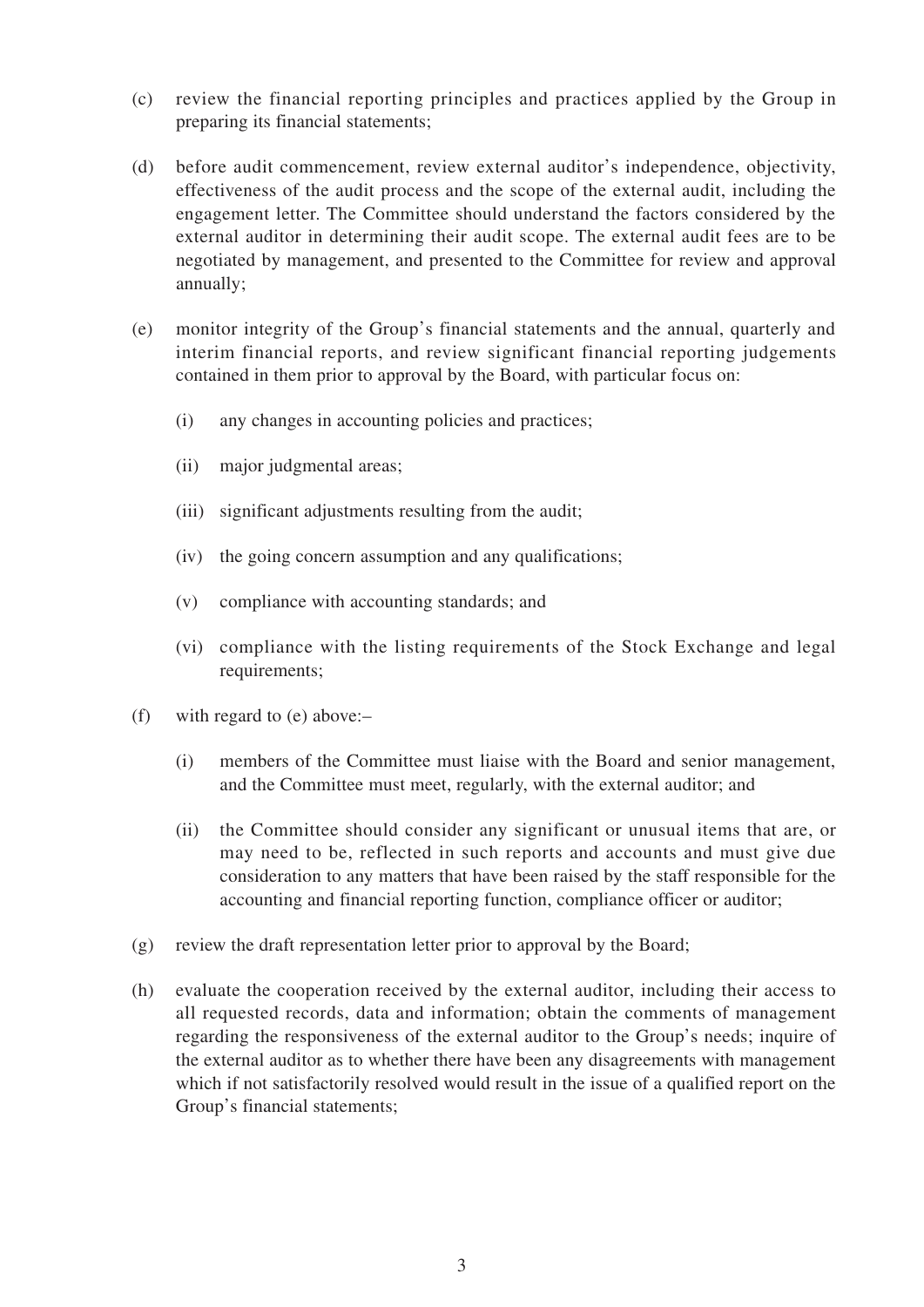- (i) seek from the external auditor, on an annual basis, information about policies and processes for maintaining independence and monitoring compliance with relevant requirements, including provision of non-audit services and requirements regarding rotation of audit partners and staff;
- (j) discuss with the external auditor any recommendations arising from the audit (if necessary in the absence of management); and review the draft management letter, any material queries raised by the auditor to management in respect of the accounting records, financial accounts or systems of control including management's response to the points raised;
- (k) ensure that the Board will provide a timely response to issues raised in the external auditor's management letter;
- (l) review and monitor the scope, effectiveness and results of internal audit function, ensure co-ordination between the internal and external auditor and ensure that the internal audit function is adequately resourced and has appropriate standing within the Group;
- (m) develop and implement policy on engaging an external auditor to supply non-audit services. For this purpose, "external auditor" includes any entity that is under common control, ownership or management with the audit firm or any entity that a reasonable and informed third party knowing all relevant information would reasonably conclude to be part of the audit firm nationally or internationally. The Committee should report to the Board, identifying and making recommendations on any matters where action or improvement is needed;
- (n) discuss with management the scope and quality of systems of risk management and internal control and ensure that management has discharged its duty to have an effective risk management and internal control systems including the adequacy of resources, qualifications and experience of staff of the accounting and financial reporting function, and their training programmes and budget;
- (o) apprise the Board of significant developments in the course of performing the above duties;
- (p) recommend to the Board any appropriate extensions to, or changes, in the duties of the Committee;
- (q) review the findings of internal investigations and management's response into any suspected frauds or irregularities or failures of risk management and internal controls or infringements of laws, rules and regulations;
- (r) agree with the Board the Company's policy relating to the hiring of employees or former employees of the external auditor and monitor the applications of such policy. The Committee will consider whether as a result of such hiring there has been any impairment of the auditor's judgment or independence in respect of an audit;